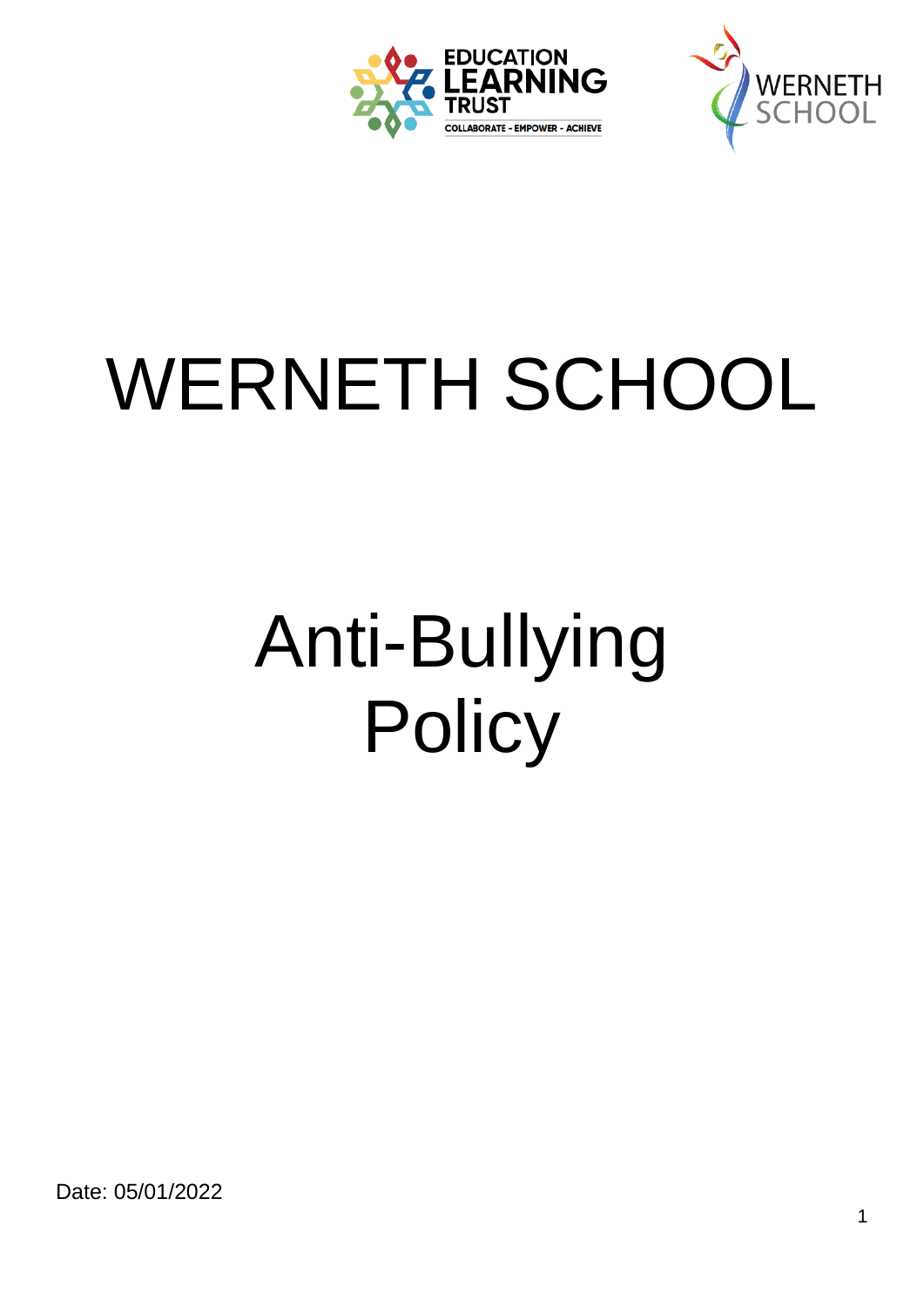#### **Aims & purpose of the policy**

At Werneth School we are committed to working with children, staff, governors and parents/carers to create a school community where bullying is not accepted.

At our school the safety, welfare and well-being of all pupils and staff is a key priority. Our school is a place where people have the right to be themselves, to be included and to learn in a safe and happy environment. Everyone at our school is equal and treats each another with respect and kindness.

Bullying of any kind is unacceptable and will be identified and thoughtfully dealt with at our school. We take all incidences of bullying seriously and it is our duty as a whole school community to take measures to prevent and challenge any bullying, harassment or discrimination.

We actively promote values of respect and equality and work to ensure that difference and diversity is celebrated across the whole school community. We want to enable our pupils to become responsible citizens and to prepare them for life in 21st Century Britain. These values reflect those that will be expected of our pupils by society, when they enter secondary school and beyond in the world of work or further study.

We are committed to improving our school's approach to tackling bullying and regularly monitor, review and assess the impact of our preventative measures.

#### **We define bullying as:**

#### **Bullying is the purposeful choosing of behaviours that threaten, intimidate or hurt someone, which is often, but not always, repeated overtime, which involves a real or perceived power imbalance.**

We acknowledge that bullying takes many forms and may include relationships, intimate relationships, online or face-face.

#### **Identifying and supporting vulnerable children and young people**

We work closely in school to identify particularly vulnerable groups, perhaps minority ethnic groups, travellers, refugees, LGBT pupils, midterm arrivals, pupils who transfer late into the school, children or young people in care, young carers, teenage parents and those with other special needs who may find it more difficult to build and maintain friendships.

As a school we plan positive action to support these pupils with all relevant staff members and provide additional support where necessary, for example peer support through buddy schemes and help them access clubs and out of school provision.

#### **Who is bullied?**

Anybody could be subject to bullying at any time in their life. It is not only something that affects children and young people.

A person is bullied when, either as an individual or part of a group, she or he suffers in any way from the direct result of intentional and persistent harassment and/or victimisation by another individual or group.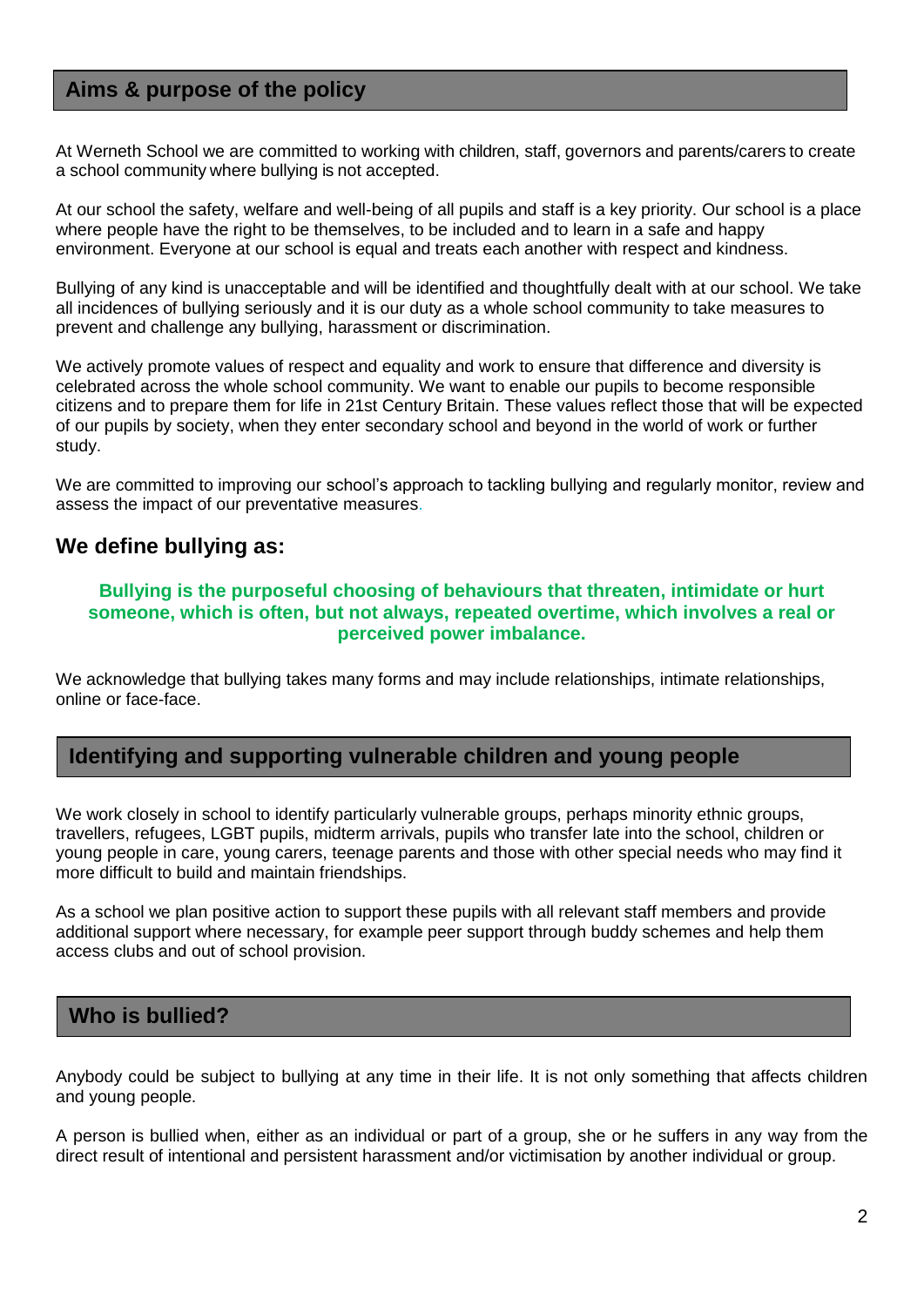A person who has been bullied may commonly find it difficult to combat victim behaviour or report their experiences to those who may be able to help them.

#### **Below are some factors that may increase vulnerability:**

#### **Schools must refer to the Equality Act 2010 and the 9 protected characteristics within it, when dealing with bullying related incidents.**

Some groups of children and young people are understood to more susceptible to incidents of bullying (children who display bullying behaviours or children who are targeted), including those who:

• are in foster care or residential homes (looked after children)

• are understood to be at risk from a range of safeguarding or child protection issues i.e. safeguarding / organised crime groups

- have specific special educational needs/a disability
- are from minority ethnic backgrounds
- are refugees or asylum seekers
- start a school or activity group mid term
- from the LGBTQ+ community or those who may be exploring their gender identity
- have English as a second language
- are young carers

• have suffered physical or emotional trauma including domestic abuse, acrimonious separation, or bereavement

- have a parent that was a victim of bullying.
- experienced poverty or deprivation

#### **Types of bullying**

#### **There are a number of bullying behaviours that can be summarised as:**

- **•** Physical aggression hitting, kicking, tripping up, spitting, taking or damaging property, use of threat or force in any way, intimidation or demands for money or goods
- **•** Verbal name calling, insulting, teasing, 'jokes', mocking, taunting, gossiping, secrets, threats. Reference to upsetting events e.g. bereavement, divorce, being in care
- **•** Non-verbal staring, body language, gestures
- Indirect excluding, ostracising, rumours and stories, emails, chat rooms, messaging phones, notes, inappropriate gestures
- Cyber text messaging, internet chat rooms, the use of social media applications such as Snapchat, Instagram or WhatsApp, the misuse of camera or video facilities (including the selfgenerated inappropriate images), offensive questions and nasty inbox messages.
- Shaming people online, encouraging people to self-harm, creating fake accounts.
- Emotional threatening or humiliating
- Exclusion isolating individuals and controlling behaviour
- Parental incitement

Some behaviours may be deemed to be abusive and may fall under the categorisation of peer abuse please cross reference with your safeguarding policy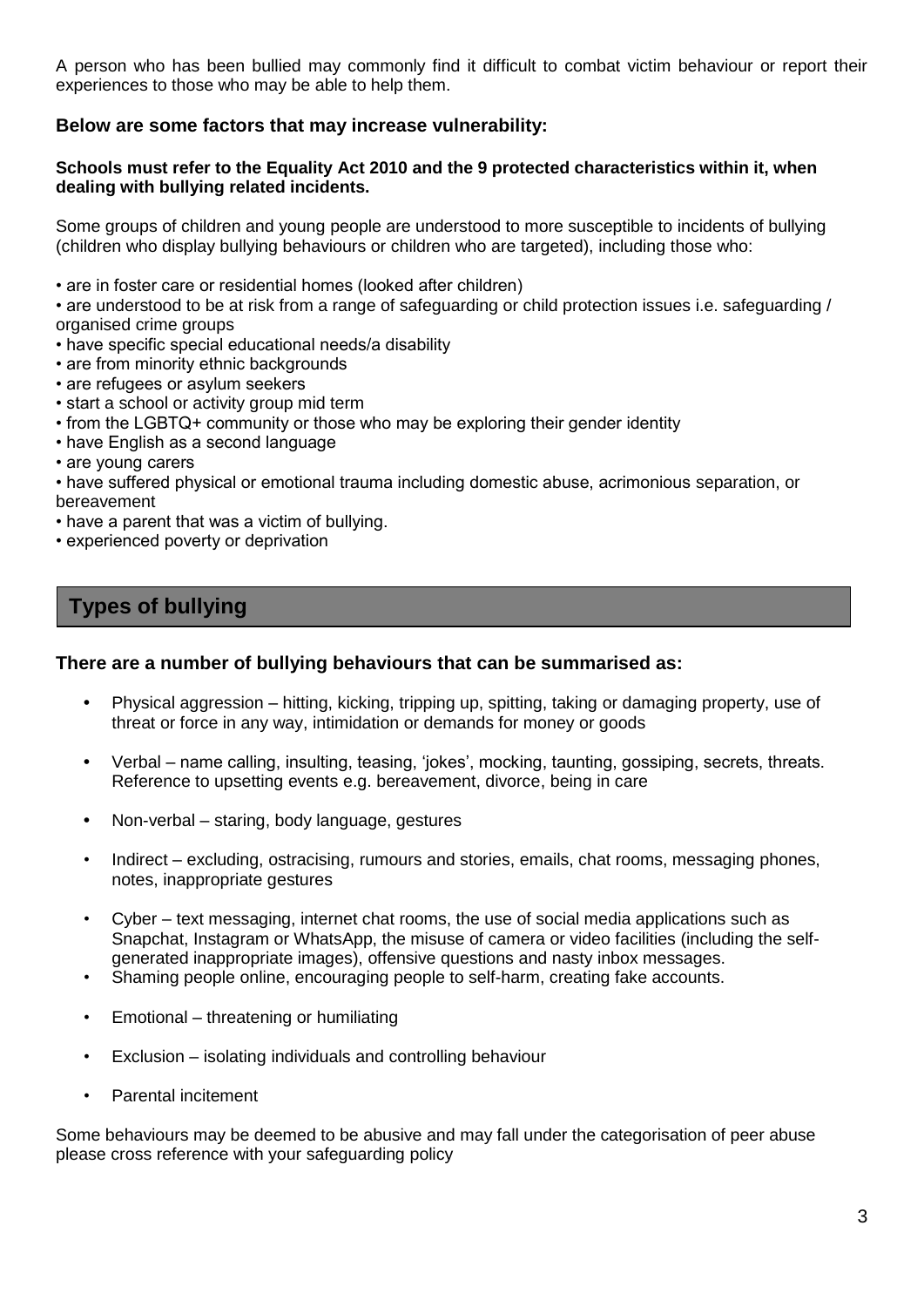#### **Hate Crime**

Some bullying behaviours may also be considered as hate crime, this would include, for example targeting a child or young person on grounds of race, sexual identity/orientation, race or disability.

We acknowledge that some acts of bullying will constitute a criminal offence and, in these cases, other organisations will need to be contacted e.g. the Police or Social Care.

#### **Peer Abuse**

#### **Children and young people who harm others (also referred to as Peer-on peer abuse):**

Peer-on-peer abuse can take various forms, including serious bullying (including cyber-bullying), relationship abuse, domestic violence, child sexual exploitation, youth and serious youth violence, harmful sexual behaviour, and/or gender-based violence.

There is no clear boundary between incidents that should be regarded as peer-on-peer abuse and incidents that would be considered as bullying, sexual experimentation, etc.

Assessments must be made on a case-by-case basis. (Firmin, C. 2017. *Abuse Between Young People*). Our school has a clear pathway for dealing with such incidents*.*

#### **Derogatory language**

Derogatory or offensive language is not acceptable and will not be permitted. This type of language can take any of the forms of bullying listed in our definition of bullying. It will be all challenged by staff and recorded and monitored on [SIMS or other school database or central recording system] and follow up actions and consequences, if appropriate, will be taken for pupils and staff found using any such language. Staff are also encouraged to record the casual use of derogatory language using informal mechanisms such as a classroom log.

Staff should be encouraged to report the use of derogatory language through their own school systems.

#### **Prejudice-based incidents**

A prejudice-based incident is often unkind or hurtful behaviour that is motivated by a prejudice or negative attitudes, beliefs or views towards a protected characteristic or minority group.

It can be targeted towards an individual or group of people and have a significant impact on those targeted. All prejudice-based incidents are taken seriously and recorded and monitored in school, with the head teacher regularly reporting incidents to the governing body. This not only ensures that all incidents are dealt with accordingly, but also helps to prevent bullying as it enables targeted anti-bullying intervention

#### **Possible indicators of being a victim of bullying include:**

We recognise that the following behaviours may suggest someone is being bullied or is bullying. However, we also recognise that the list is not exhaustive.

- bed-wetting
- disturbed sleep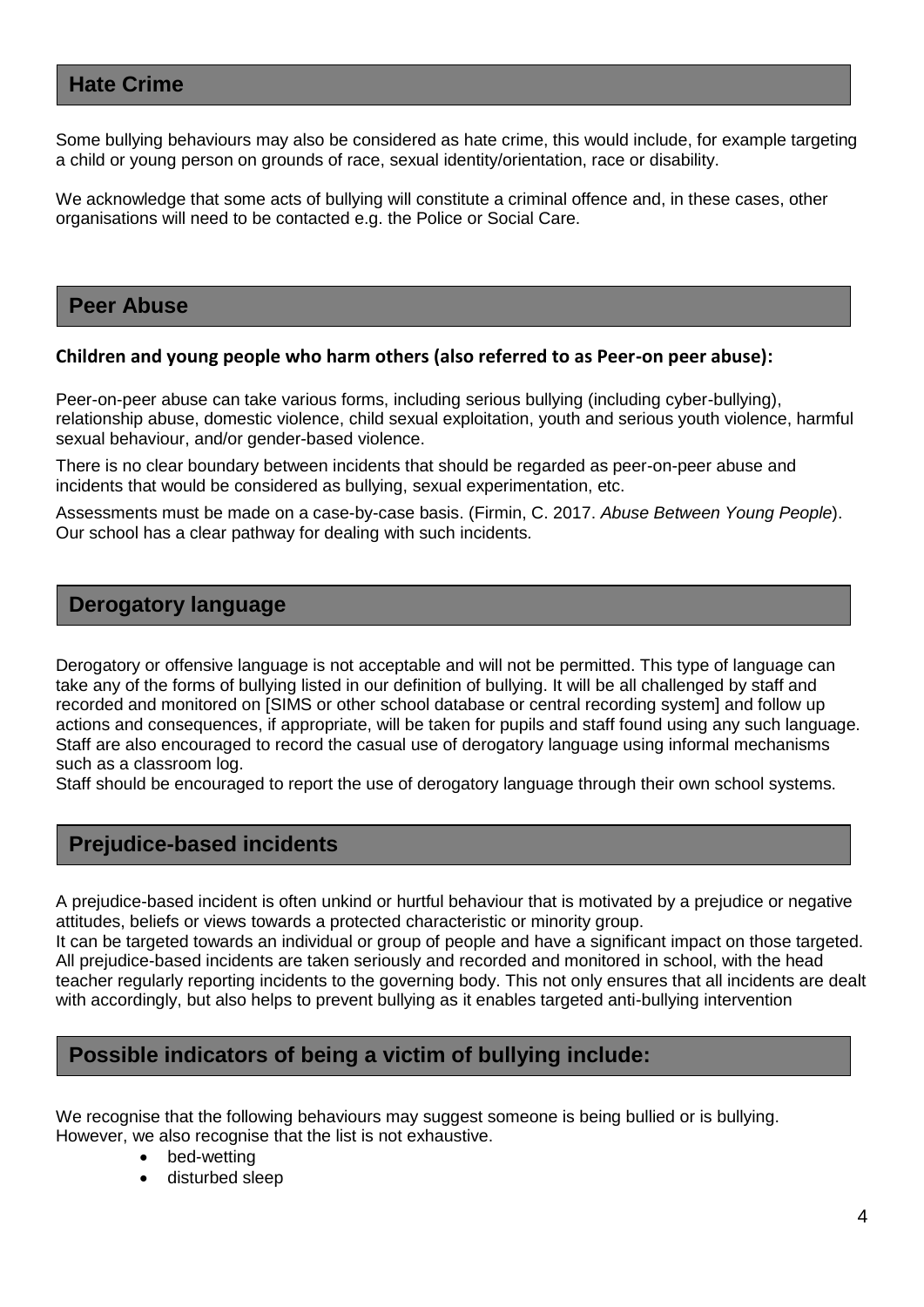- head and stomach aches
- problems with concentration,
- changes in behaviour and attitude
- truanting
- bullying other children
- damaged or missing clothes / money / property,
- asking for more money than usual or stealing money
- withdrawn or changes in their usual behaviour patterns or attitude
- distressed or emotional and finds it hard to articulate their feelings
- changes in their eating patterns
- changes in their online activity including not wanting to talk about it or share experiences
- shows evidence of self-harming or suicidal ideology
- is unusually tired without a reasonable explanation
- has unexplained bruises or marks on their body, (some may refuse to change for PE)
- repeatedly comes to school without dinner money or a packed lunch
- seems afraid to be alone and requires more adult interaction.

#### **School initiatives to prevent and tackle bullying**

#### **We use a range of measures to prevent and tackle bullying including:**

- Proactive teaching and learning around how to build and maintain healthy relationships, including explicit work on how to appropriately manage conflict within relationships.
- A child-friendly anti-bullying policy displayed in classrooms] ensures all pupils understand and support the anti-bullying policy
- Life Learning programme of study includes opportunities for pupils to understand about different types of bullying and what they can do to respond and prevent bullying
- School assemblies help raise pupils' awareness of bullying and derogatory language
- Diversity and inclusivity are continually celebrated across the school through all our work including our curriculum, displays, books and images. The whole school participates in events including Anti-Bullying Week, Black History Month and LGBT+ History Month, Safer Internet Day and Mental Health Week]
- The use of stereotypes and derogatory language are consistently challenged by staff and pupils across the school
- Mentors and pupil-led programmes e.g. emotional wellbeing peer mentors offer support to all pupils, including those who may have been the target of bullying
- Restorative Approaches provide support for the harmed and harmer plus any other affected parties involved in any bullying incident. Restorative work is common place and conducted on a regular basis by our pastoral staff.
- Pupils are continually involved in developing school-wide anti-bullying initiatives through consultation with groups like the school council or and through the annual anti-bullying survey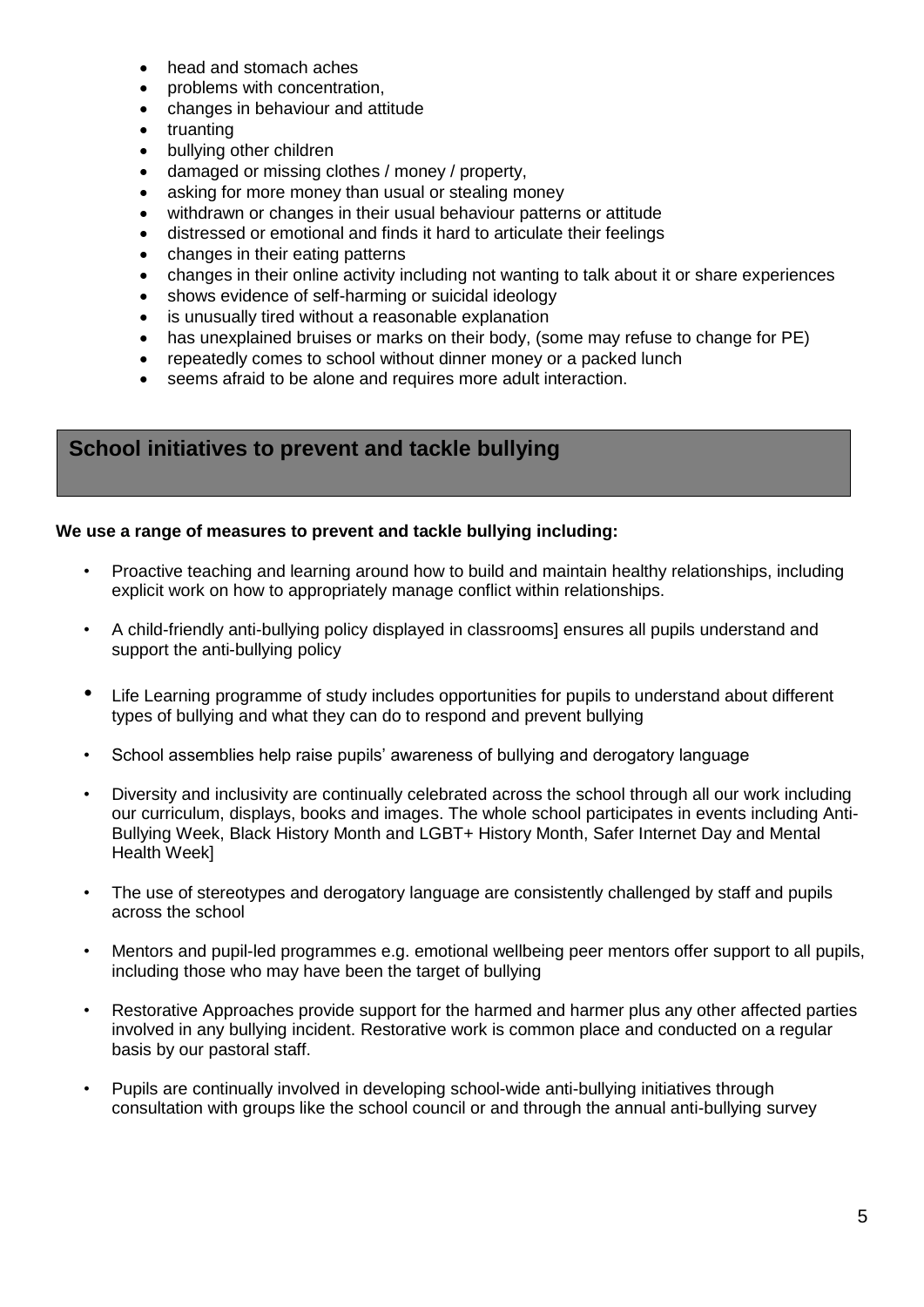#### **Reporting – roles and responsibilities**

#### **SENIOR LEADERS**:

The Head teacher and senior leaders have overall responsibility for ensuring that the anti-bullying policy is understood and follow by all members of the school community and ensures the school upholds its duty to promote the safety and well-being of all young people. In addition to the designated anti-bullying lead Jo Dee is the Senior Leader responsible for anti-bullying.

#### **STAFF:**

All school staff and volunteers have a duty to report bullying, to be vigilant to the signs of bullying and to play an active role in the school's measures to prevent bullying. If staff become aware of bullying, they must reassure the pupils involved and inform their Year Inclusion Manager or report this on CPOMs

#### **PARENTS AND CARERS**:

Parents and Carers should look out for potential signs of bullying such as distress, lack of concentration, feigning illness or other unusual behaviour.

Parents and carers should encourage their child not to retaliate, support, and encourage them to report the bullying when it occurs.

#### **When parents have concerns, we would encourage them to speak with us at the earliest opportunity. We find that it is much more effective to speak to the school when an incident occurs and not to post it on social media as this may affect and delay any investigations and outcomes.**

Parents and carers can report an incident of bullying to the school either in person, or by phoning or emailing the school office or a member of pastoral staff. Parents will be directed to their child's Year Inclusion Manager

Pupils should not take part in any kind of bullying and should watch out for signs of bullying among their peers. When finding themselves alongside an incident of bullying, they should attempt to offer support to the victim and, if possible, help them to tell a trusted adult.

#### **Parents and Carers must also give due regard to and follow the principles of our** *Respect Charter* **on school premises towards pupils, staff and other parents**

Non-school staff, volunteers and outside organisation (Sports Coaches, music teachers, support services etc) also need to be made aware of the schools' policy and the reporting of incidents

#### **Dealing with an Incident**

When bullying has been reported, the following actions will be taken:

• Staff will investigate and record the bullying on the school's incident reporting system CPOMs

**Restorative meetings should be offered for any incident, this includes race or hate, homophobic and transphobic incidents)** The participation in any restorative repair meeting should be voluntary.

• Year Inclusion Managers will monitor information and actions recorded on CPOMs analysing and evaluating the results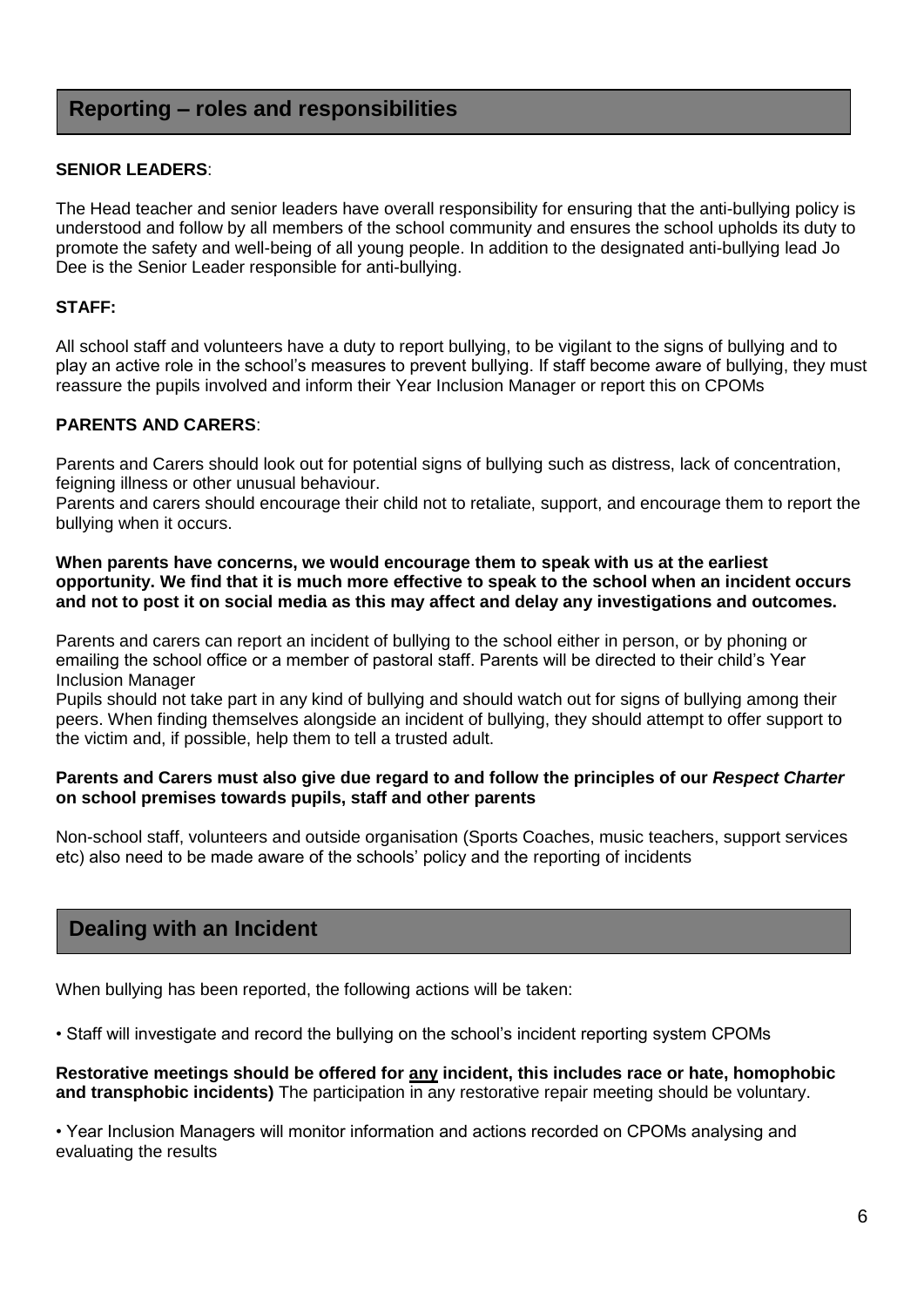• Designated school staff will produce termly reports summarising the information, which the head teacher will report to the governing body

• Staff will offer support to all involved within a bullying incident. Individual meetings will be held with all parties to devise a plan of action that ensures all feel listened to and supported.

• Staff will pro-actively respond to these plans, with all parties possibly requiring support and work with other colleagues as appropriate

• Staff will decide whether to inform parents or carers and where necessary involve them in any plan of action

• Staff will assess whether any other services (such as Police or the Local Authority) need to be involved, particularly when actions take place outside of school.

#### *Safeguarding procedures must be followed when child protection concerns arise.*

#### **Bullying outside of school**

Bullying is unacceptable and may take place on the way to and from school, before or after school hours, at the weekends or during the holidays, or in the wider community. The nature of cyber bullying in particular means that it can impact on pupils' well-being beyond the school day.

School will use their support systems when it becomes apparent that any incident of bullying is having an impact on an individual and/ or the school community.

Please refer to

[https://assets.publishing.service.gov.uk/government/uploads/system/uploads/attachment\\_data/file/488034/](https://assets.publishing.service.gov.uk/government/uploads/system/uploads/attachment_data/file/488034/Behaviour_and_Discipline_in_Schools_-_A_guide_for_headteachers_and_School_Staff.pdf) [Behaviour\\_and\\_Discipline\\_in\\_Schools\\_-\\_A\\_guide\\_for\\_headteachers\\_and\\_School\\_Staff.pdf](https://assets.publishing.service.gov.uk/government/uploads/system/uploads/attachment_data/file/488034/Behaviour_and_Discipline_in_Schools_-_A_guide_for_headteachers_and_School_Staff.pdf)

#### **Training and Awareness**

The Headteacher is responsible for ensuring that all school staff and volunteers receive regular training on all aspects of the anti-bullying policy.

#### **Recording and Reporting:**

We maintain a system of data collection and analysis in relation to any reported incidents of bullying in school. Termly feedback is made available for governors via the Headteacher report.

#### **Monitoring and Evaluation:**

The Headteacher is responsible for reporting to the governing body (and the Local Authority where applicable) on how the policy is being enforced and upheld, via the termly report. The governors are in turn responsible for monitoring the effectiveness of the policy via the termly report, by in school monitoring such as learning walks, and focus groups with pupils.

The policy is reviewed every 12 months, and a committee set up to oversee the review process.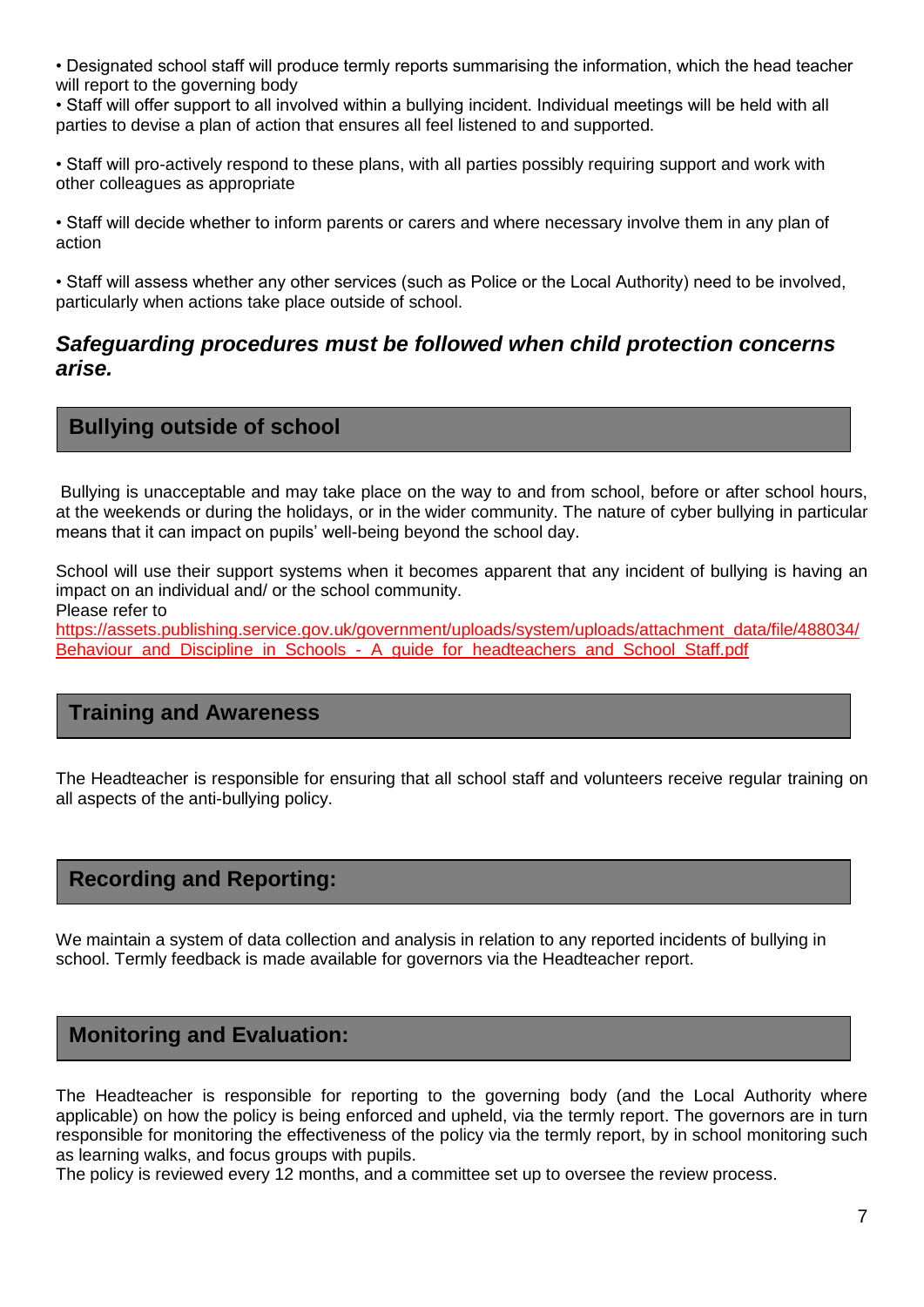Date of last review: \_\_\_\_\_\_\_\_\_\_\_\_\_\_\_\_\_\_\_\_\_\_\_\_\_\_\_\_\_\_\_

Head teacher signed: \_\_\_\_\_\_\_\_\_\_\_\_\_\_\_\_\_\_\_\_\_\_\_\_\_\_\_\_\_\_\_

Chair of Governors signed: \_\_\_\_\_\_\_\_\_\_\_\_\_\_\_\_\_\_\_\_\_\_\_\_\_\_\_\_\_\_\_\_\_

#### **Links to other school policies & key documents:**

This anti-bullying policy links to a range of policies/strategies, including:

Keeping children safe in education Equalities and Diversity policy Equality Act 2010 Behaviour policy Care and control policy Relationships and Sex Education policy Peer on Peer Abuse Respect Policy and Charter Safeguarding policy Responsible Use policy School Development plan

#### **Appendices**

- Stockport's Anti-bullying Charter
- **BSS Audit**
- Anti-bullying Checklist for schools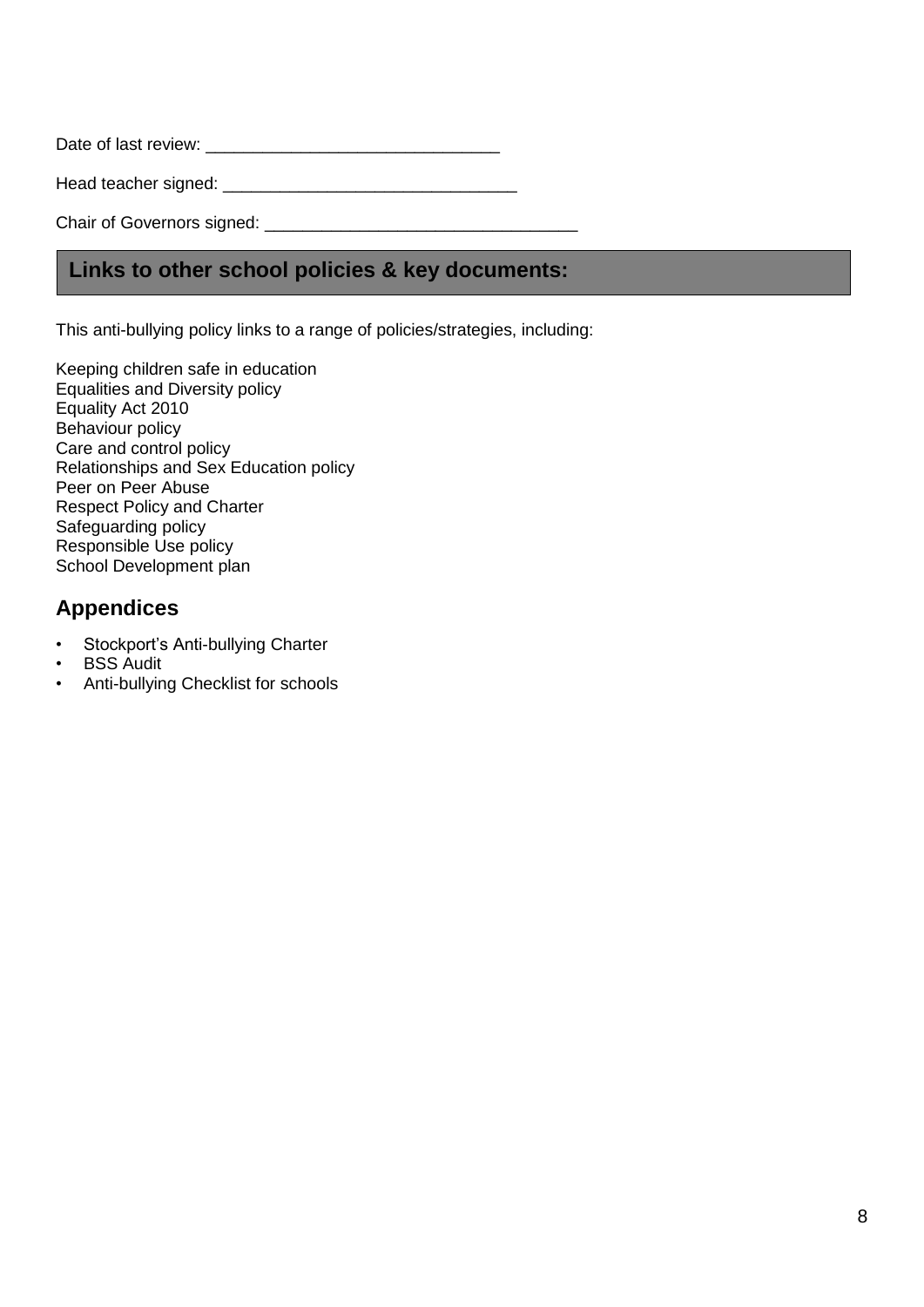

for Stockport Schools

## This charter is awarded to

## WERNETH SCHOOL

**Bullying is the purposeful choosing of behaviours that threaten, intimidate or hurt someone, which is often, but not always, repeated overtime, which involves a real or perceived power imbalance.**

## Our school community will:

- **Work with staff, pupils and parents/carers to create <sup>a</sup> school community where bullying is not accepted.**
- **Discuss, monitor and review our anti-bullying policy every two years**
- **Keep <sup>a</sup> high profile in and around school to prevent bullying behaviours developing**
- **Support staff to promote positive relationships, identify and tackle bullying appropriately,**
- **Investigate incidents of bullying and take action where necessary, supporting all individuals involved at all times**
- **Ensure that pupils are aware that all bullying concerns will be addressed dealt with sensitively and effectively so that pupils feel safe to learn and that pupils abide by the anti-bullying policy**
- **Report back quickly to parents/carers regarding any concerns on bullying and deal promptly with complaints. Parents/carers in turn will work with the school to uphold the anti-bullying policy**
- **Learn and share good practice and utilise the support of the Local Authority and other agencies where appropriate**

Chair of Governors: Theadteacher: Representative of pupils:

Date:

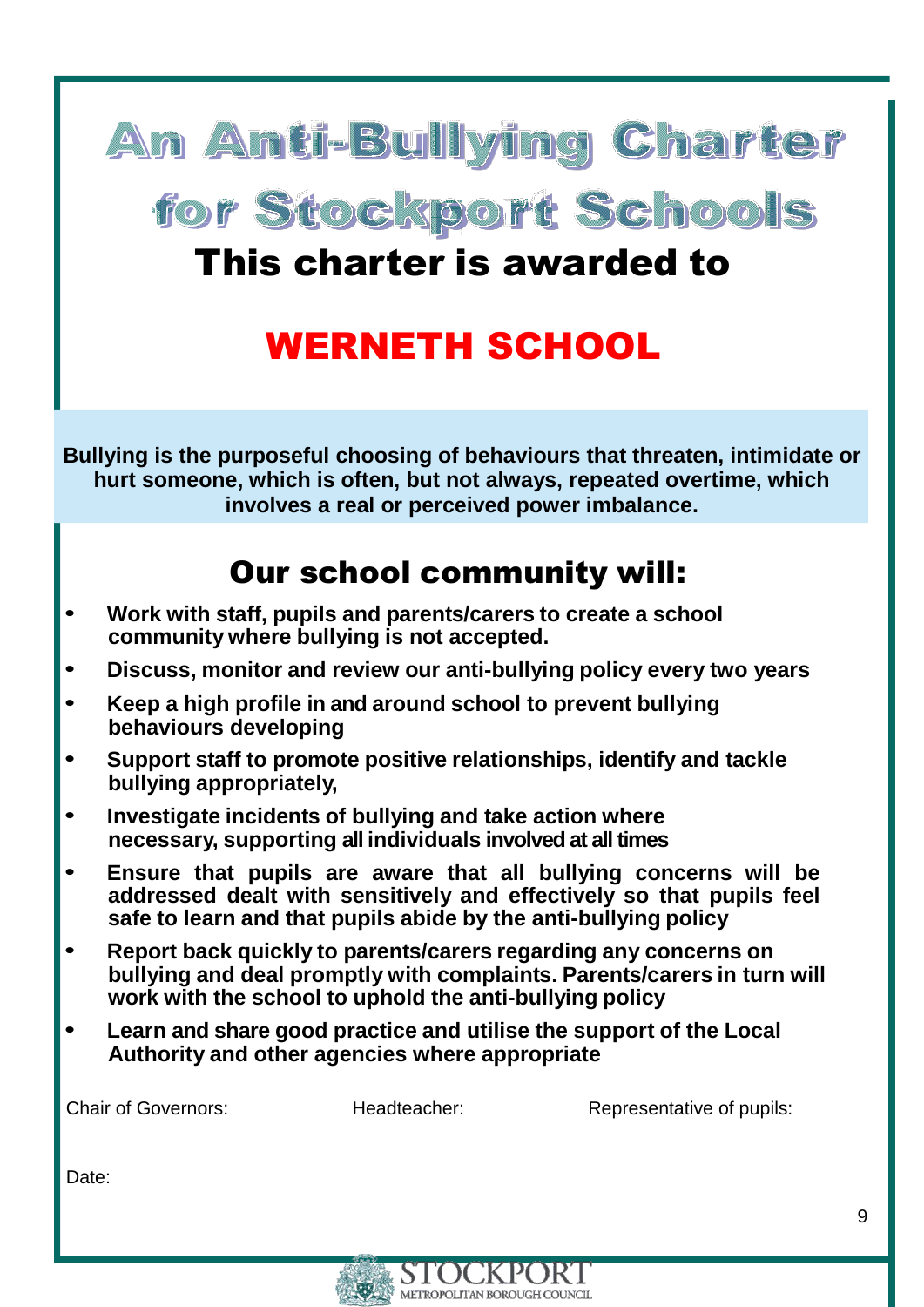### **Appendix 2 - A self-review tool for challenging bullying in schools**





### **A self review tool for challenging bullying in schools**

The following procedure can be used to gather evidence for the individual checklists then to create an anti-bullying action plan:

- Schools to make a floor plan of their school including grounds and leaving a space for outside school grounds.
- Teachers distribute one floor plan to each child.
- Teachers discuss the terms 'unsafe' and 'safe' with groups and what this means; including linking to 'comfortable feelings' or 'uncomfortable feelings.'
- Children put a red dot on the plan for everywhere they feel unsafe and a green dot for everywhere they feel safe. Also put a red outside grounds if they feel unsafe anywhere on the way to or from school.
- Teachers to collate areas of concern within their own group discuss the reasons for this unsafe feeling and fill in the individual group self -review checklists (example pro forma following).
- In a staff meeting all staff collate individual audits and record action to be taken and when. (example pro forma following).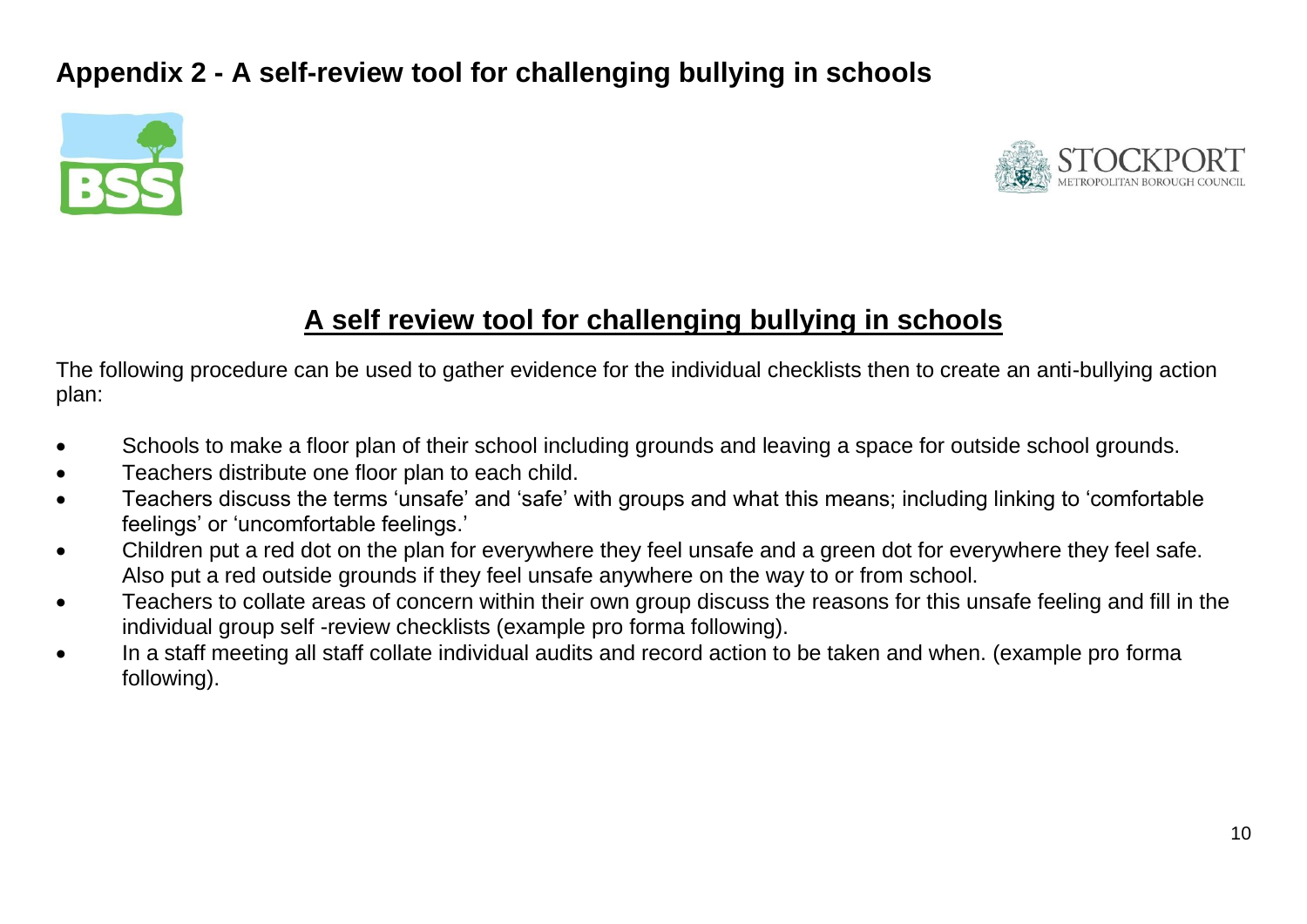



## **Individual group Anti-bullying Audit**

**Group: Teacher: Date:**

| <b>Area of Concern</b> | <b>Reasons given for concern</b> |  |  |
|------------------------|----------------------------------|--|--|
|                        |                                  |  |  |
|                        |                                  |  |  |
|                        |                                  |  |  |
|                        |                                  |  |  |
|                        |                                  |  |  |
|                        |                                  |  |  |
|                        |                                  |  |  |
|                        |                                  |  |  |
|                        |                                  |  |  |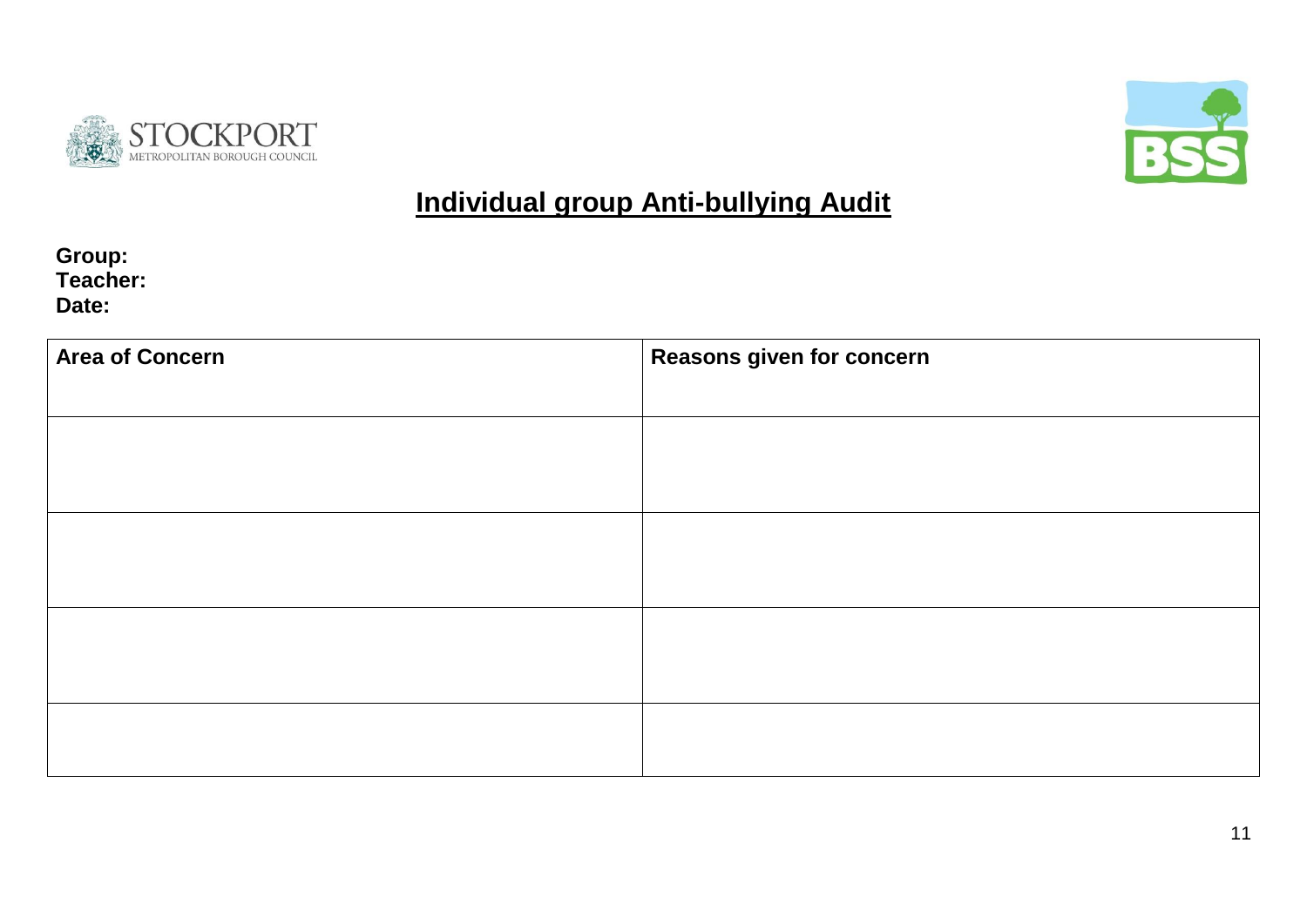



## **Whole school Anti-bullying Audit & Plan**

**School: Antibullying lead:**

| <b>Area of Concern</b> | Reasons given for concern | Action to be taken | Date for<br>action to<br>be in<br>place | <b>Impact/Evaluation</b> |
|------------------------|---------------------------|--------------------|-----------------------------------------|--------------------------|
|                        |                           |                    |                                         |                          |
|                        |                           |                    |                                         |                          |
|                        |                           |                    |                                         |                          |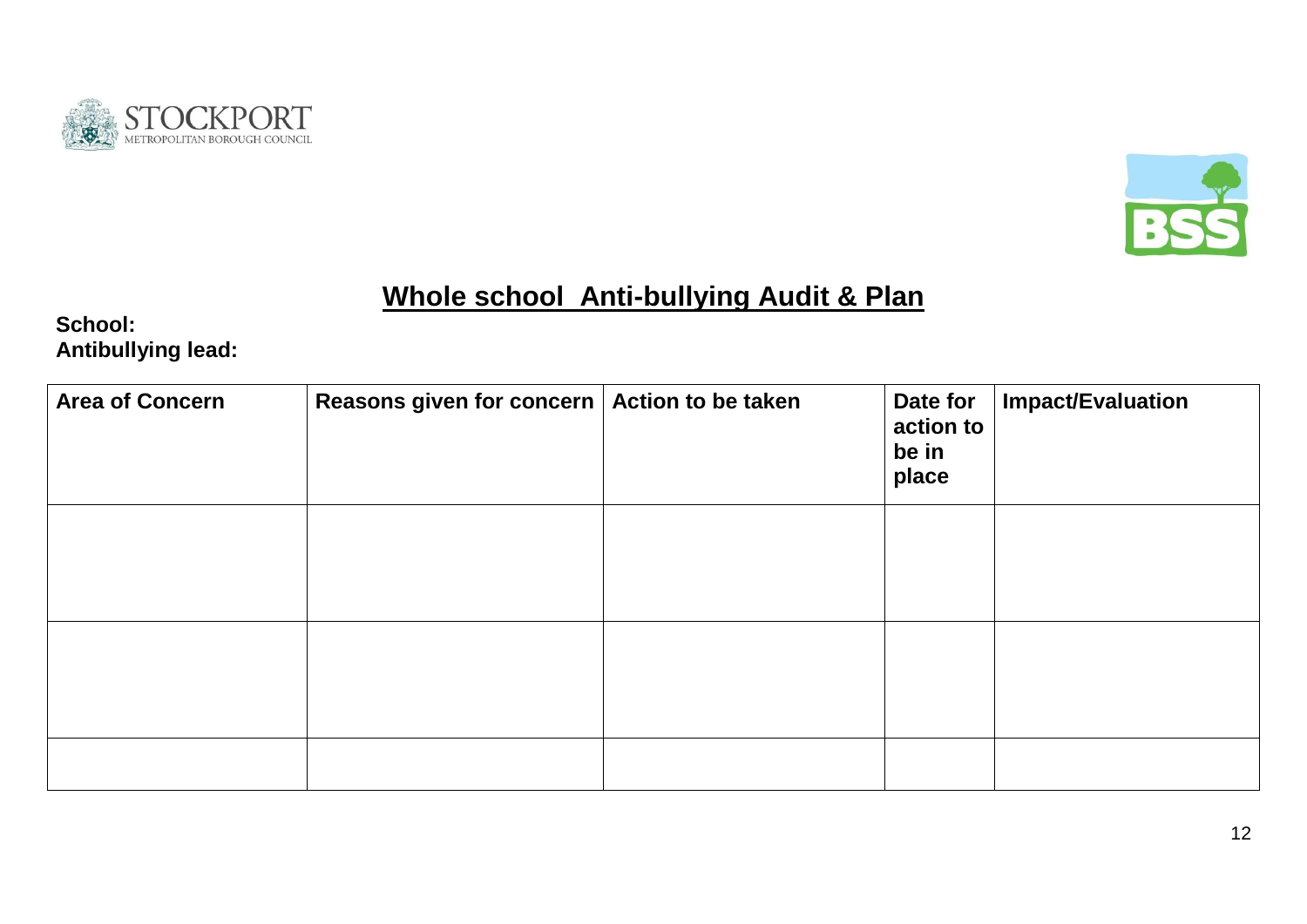## **Anti-bullying checklist for schools–**

| <b>Issue</b>                               | <b>Evidence</b>       | In<br>place | Partly in<br>place | Not in<br>place | <b>Action</b>                              |
|--------------------------------------------|-----------------------|-------------|--------------------|-----------------|--------------------------------------------|
| <b>POLICY</b>                              |                       |             |                    |                 |                                            |
| A clear definition of bullying is included |                       |             |                    |                 | Definition for offices                     |
| in our school policy                       |                       |             |                    |                 | to laminate                                |
| The definition of bullying is clearly      | Assemblies            |             |                    |                 | Revised policy                             |
| understood by:                             | Nov2021               |             |                    |                 | Jan2022                                    |
| <b>Staff</b>                               |                       |             |                    |                 | Staff bulletin, blog,                      |
| Children and young people                  |                       |             |                    |                 | Jan 2022                                   |
| Parents/Carers                             |                       |             |                    |                 |                                            |
| Governors                                  |                       |             |                    |                 |                                            |
| Our anti-bullying policy is in place and   | Jan 2022              |             |                    |                 |                                            |
| makes clear reference to:                  |                       |             |                    |                 |                                            |
| Faith based bullying                       |                       |             |                    |                 |                                            |
| Racist bullying                            |                       |             |                    |                 |                                            |
| Homophobic & transphobic bullying          |                       |             |                    |                 |                                            |
| Cyber-bullying                             |                       |             |                    |                 |                                            |
| Disability based bullying                  |                       |             |                    |                 |                                            |
| Policy is reviewed bi-annually by          |                       |             |                    |                 |                                            |
| Governing Body in consultation with        |                       |             |                    |                 |                                            |
| school community                           |                       |             |                    |                 |                                            |
| We have a Governor (or group) with a       |                       |             |                    |                 |                                            |
| nominated responsibility for anti-         |                       |             |                    |                 |                                            |
| bullying                                   |                       |             |                    |                 |                                            |
| Policy is communicated effectively to      | Blog for              |             |                    |                 | Definitions in offices                     |
| the school community using a range of      | anti-bullying         |             |                    |                 | and on noticeboards                        |
| methods e.g.: the school website,          | week                  |             |                    |                 |                                            |
| posters, newsletter, leaflets, logos       | <b>Staff bulletin</b> |             |                    |                 |                                            |
| around school                              |                       |             |                    |                 |                                            |
| <b>DEALING WITH INCIDENTS</b>              |                       |             |                    |                 |                                            |
| Children and young people are clear        |                       |             |                    |                 |                                            |
| about how to report bullying in our        |                       |             |                    |                 |                                            |
| school                                     |                       |             |                    |                 |                                            |
| Children and young people are              |                       |             |                    |                 |                                            |
| confident to report bullying in school     |                       |             |                    |                 |                                            |
| We have clear structures in place          |                       |             |                    |                 |                                            |
| which identify who deals with incidents    |                       |             |                    |                 |                                            |
| of bullying that emerge in school          |                       |             |                    |                 |                                            |
| We have clear mechanisms in place          |                       |             |                    |                 |                                            |
| for recording incidents of bullying        |                       |             |                    |                 |                                            |
| Records of bullying incidents include      |                       |             |                    |                 |                                            |
| the support provided to:                   |                       |             |                    |                 |                                            |
| The victim(s)                              |                       |             |                    |                 |                                            |
| The bully                                  |                       |             |                    |                 |                                            |
| The Governors in our school are aware      |                       |             |                    |                 |                                            |
|                                            |                       |             |                    |                 | Recorded on                                |
| of incidents via reports from the HT       |                       |             |                    |                 | <b>CPOMs and figures</b><br>reported in HT |
|                                            |                       |             |                    |                 |                                            |
|                                            |                       |             |                    |                 | reports                                    |
| Our school includes restorative            |                       |             |                    |                 |                                            |